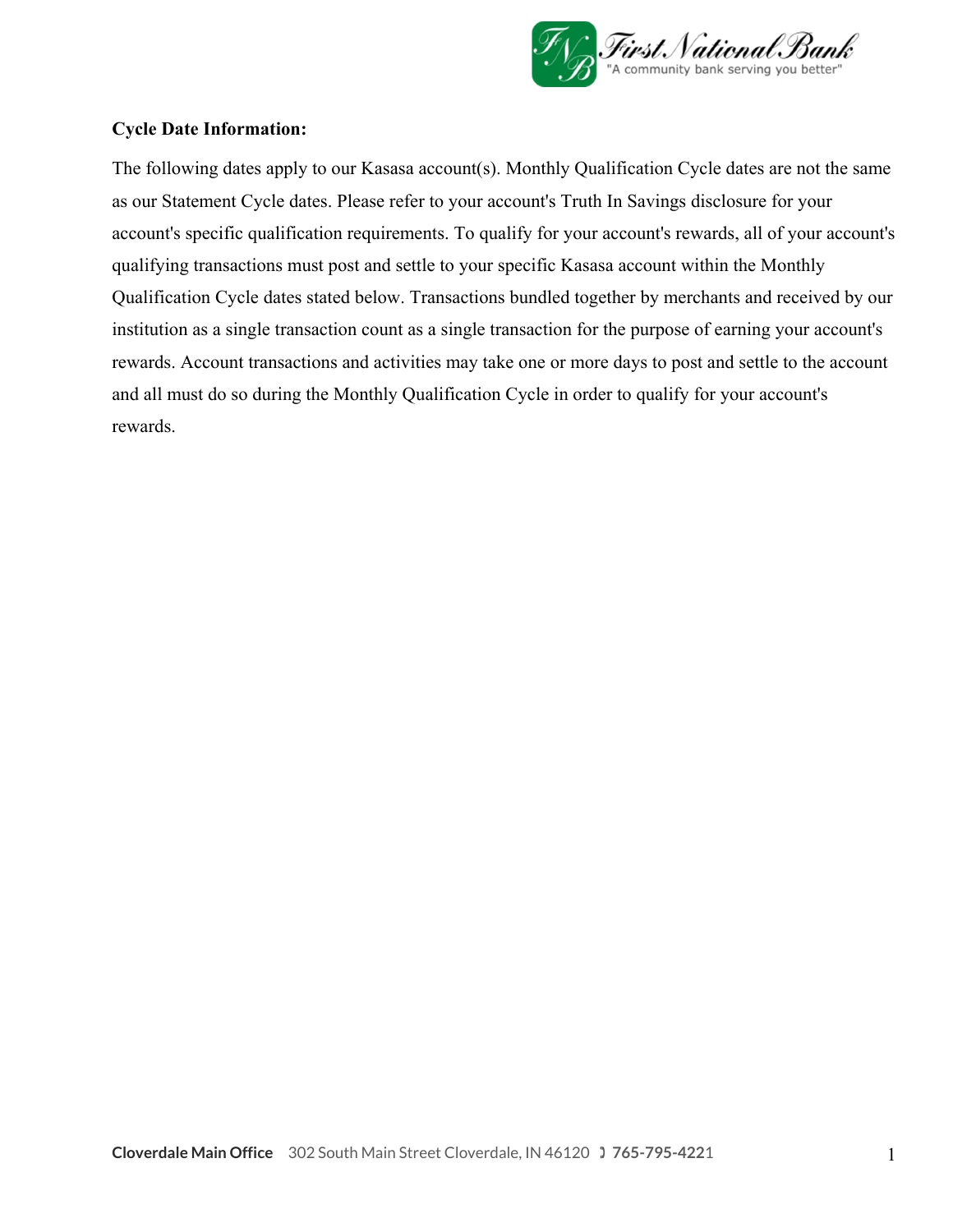

|           |      | <b>Monthly Qualification Cycle</b> |            | <b>Statement Cycle</b> |            |
|-----------|------|------------------------------------|------------|------------------------|------------|
| Month     | Year | Begin                              | End        | Begin                  | End        |
| January   | 2022 | 12/31/2021                         | 01/28/2022 | 01/01/2022             | 01/31/2022 |
| February  | 2022 | 01/29/2022                         | 02/25/2022 | 02/01/2022             | 02/28/2022 |
| March     | 2022 | 02/26/2022                         | 03/30/2022 | 03/01/2022             | 03/31/2022 |
| April     | 2022 | 03/31/2022                         | 04/28/2022 | 04/01/2022             | 04/30/2022 |
| May       | 2022 | 04/29/2022                         | 05/30/2022 | 05/01/2022             | 05/31/2022 |
| June      | 2022 | 05/31/2022                         | 06/29/2022 | 06/01/2022             | 06/30/2022 |
| July      | 2022 | 06/30/2022                         | 07/28/2022 | 07/01/2022             | 07/31/2022 |
| August    | 2022 | 07/29/2022                         | 08/30/2022 | 08/01/2022             | 08/31/2022 |
| September | 2022 | 08/31/2022                         | 09/29/2022 | 09/01/2022             | 09/30/2022 |
| October   | 2022 | 09/30/2022                         | 10/28/2022 | 10/01/2022             | 10/31/2022 |
| November  | 2022 | 10/29/2022                         | 11/29/2022 | 11/01/2022             | 11/30/2022 |
| December  | 2022 | 11/30/2022                         | 12/29/2022 | 12/01/2022             | 12/31/2022 |